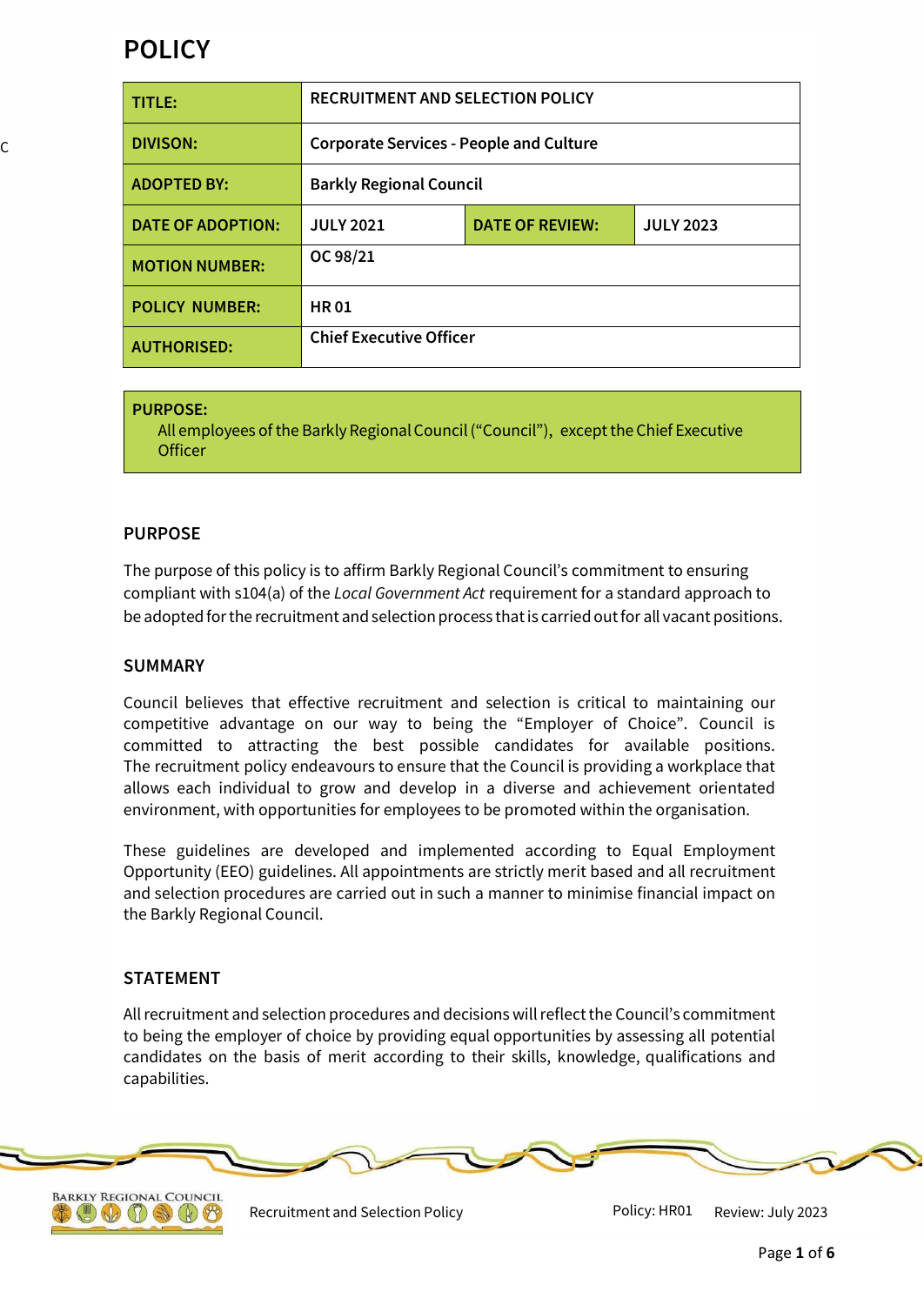Council supports the employment of local indigenous people throughoutthe Barkly Region.

Council endorses internal career pathways for all council employees; and will be acknowledged as a suitable candidate if they meet the position criteria according to their skills, knowledge, qualifications and capabilities.

## **SELECTION PANEL**

A selection panel shall be set up by the People and Culture department for appointments comprised of a minimum of three (3) members and a maximum of four (4) members who:

- Understand the requirements of the position;
- Have the skills necessary to make an assessment of the candidate;
- Have no conflict of interest, real or apparent, arising from the selection process;
- Understand the principles of Equal Employment Opportunity and the Fair Work Act;

The selection panel will consist of one (1) Panel Chairperson and a minimum oftwo (2) Panel Members. The panel may consist of (where possible):

- People and Culture Representative;
- Director;
- Area Manager;
- Departmental Manager;
- Representation of Indigenous and Non Indigenous people;
- Representation of both sexes male and female;
- Relevant Local Authority member to culturally advise on candidates applying for community level positions.

In circumstances where three or more panel members cannot be appointed, then at the discretion of the People and Culture Manager the selection panel can be a minimum of two panel members.

#### **APPLICATIONS**

- Unless directed by the People and Culture Manager, no applicant will be considered for employment unless they have submitted a written application that addresses the selection criteria and complies with the Position Description for the position.
- Only the Selection Panel has the authority to except a late application from a candidate, under the following guidelines:
	- o The candidate has contacted the People and Culture department requesting to submit a late application;
	- o The candidate can provide a genuine reason for the late application (e.g. sickness or IT issues submitting the application);
	- o The late application request is less than twenty four hours of the position closure timeframe; and
	- o The short-listing process has not commenced.





Recruitment and Selection Policy **Policy: HR01** Review: July 2023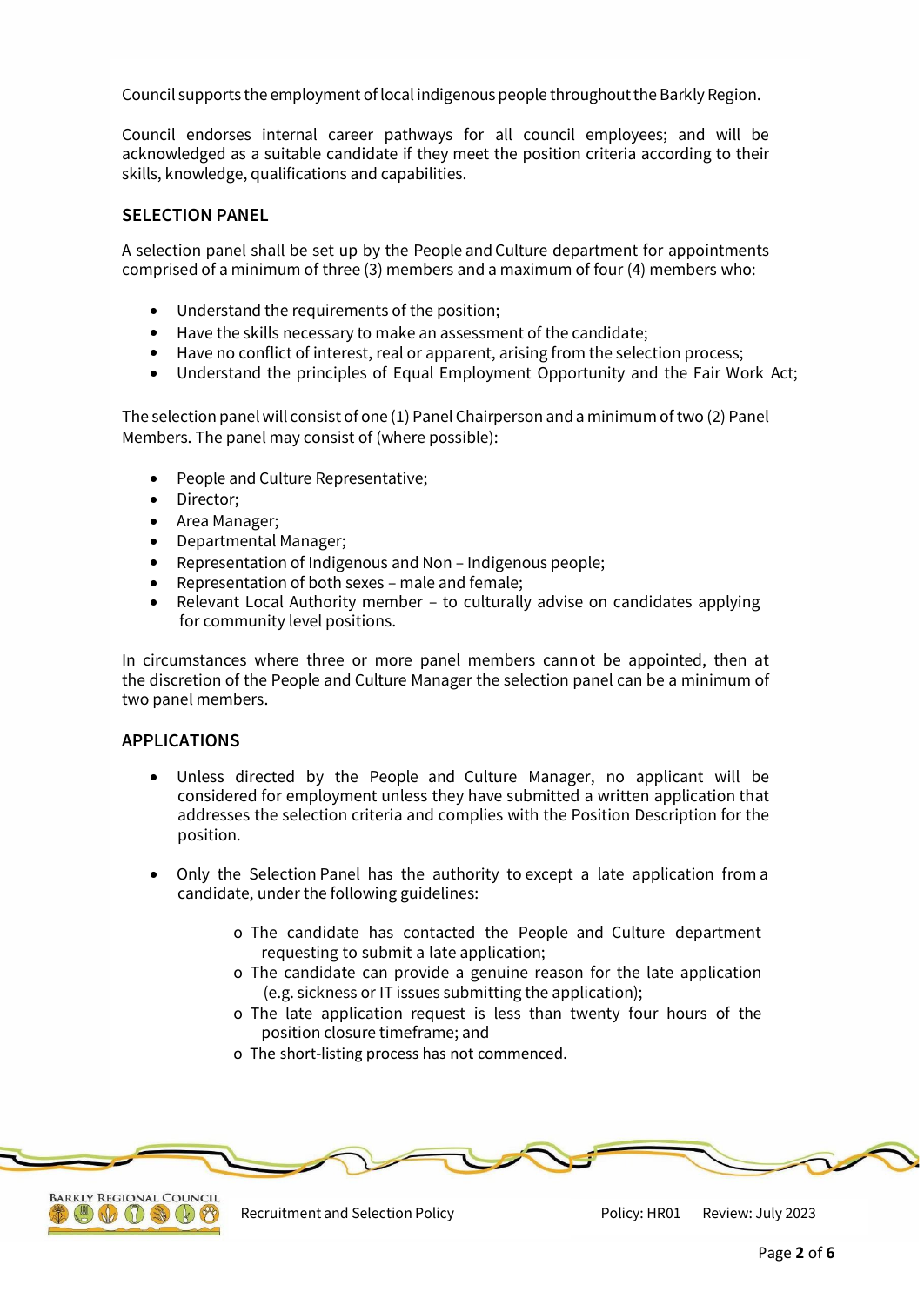- Each Panel Member is required to read the resume and assess the claims in the selection criteria individually before coming together to determine which applicants appear to meet the essential job requirements.
- Each Panel Member shall conduct a systematic assessment of the strengths of the applicant's claims (Short List) against the selection criteria.

# **INTERVIEWS**

Interviews will only be conducted for candidates that have been short-listed through the assessment process by the Section Panel members.

## **REFEREES**

No offer of employment will be made before reference checking has been conducted.

- At least two (2) reference checks must be completed, with one (1) preferably from the candidate's current employer. Permission must be sought from the applicant before checking with their current employer.
- If a candidate's referee is a Panel Member, then the candidate is required to nominate another referee for the referee check.
- Barkly Regional Council can ask the candidate to provide additional referees if the nominate referees are uncontactable.

## **APPOINTMENTS**

All interview documents need to be completed and filled out correctly. The chairperson is responsible for making sure that all completed documents are returned to the People and Culture department within a suitable timeframe for processing. The People and Culture Manager will review and provide approval of the recruitment process.

- All recruitment details are strictly confidential.
- The authority to sign contracts shall be restricted to the Chief Executive Officer and the People and Culture Manager, or their delegate.
- If requested, post selection feedback in the line of transparency shall be offered by the chairperson of the selection panel in liaison with the People and Culture Manager with reference to the assessment against the Position Description, strengths and areas for improvement and gaps identified in comparison with the selected applicant.
- An appointee's electronic and paper personnel file shall be set up and kept for the prescribed period.





Recruitment and Selection Policy **Nation Accord Policy: HR01** Review: July 2023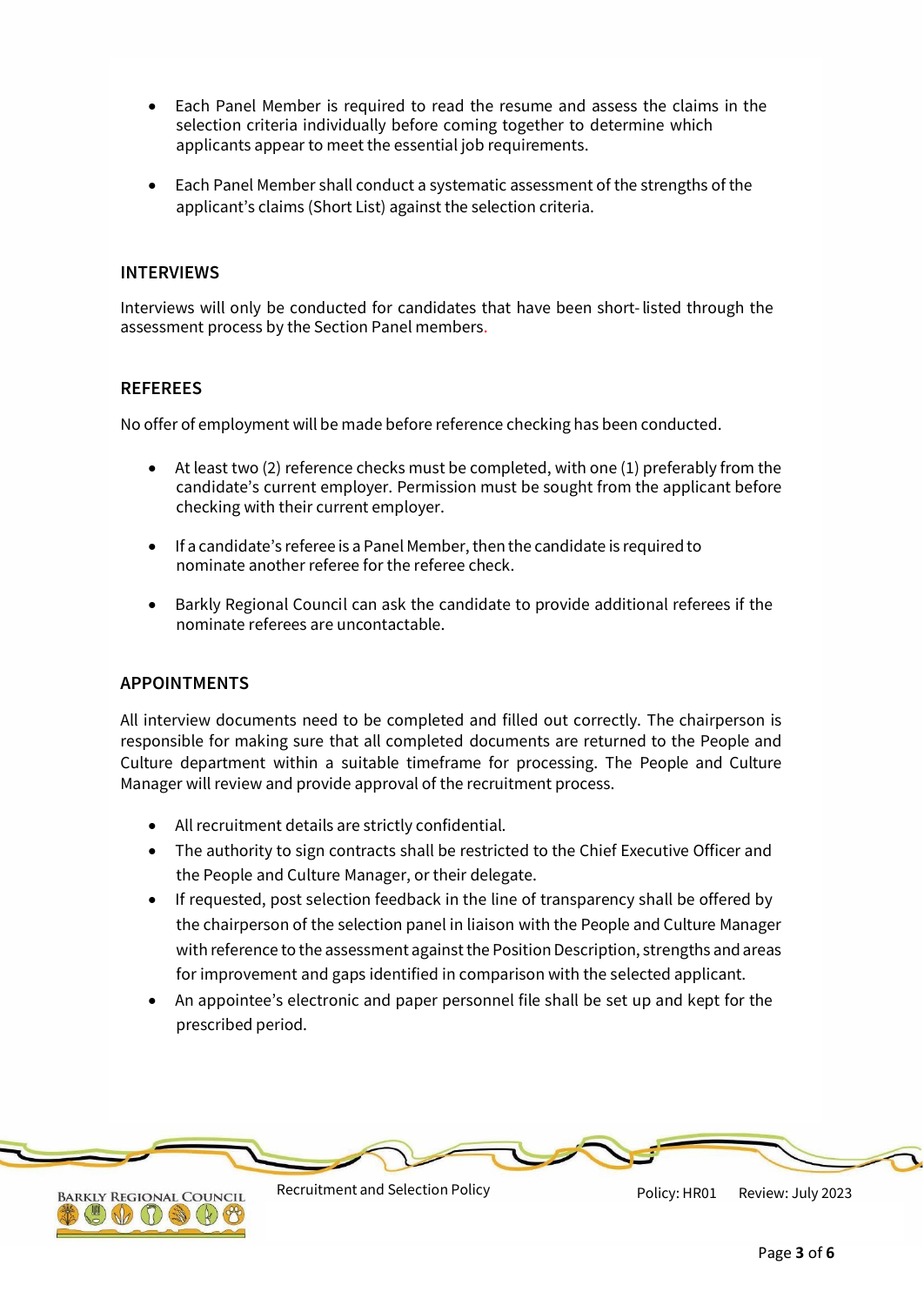# **INTERIM APPOINTMENTS**

Due to the urgency or difficulties of filling a position:

- To meet operational requirements, the Chief Executive Officer has the authority to appoint a temporary causal without recruitment to provide coverage for staff leave periods of more than one week and less than six weeks.
- The Chief Executive Officer may appoint a temporary person to a Casual, Part-time, or Full-time position within the Council while the recruitment process is being followed.
- This interim appointment will be at the discretion of the Chief Executive Officer and the relevant Director. The People and Culture Manager will provide advice on the appointment process to ensure its compliance.
- Upon making a decision to appoint the temporary person to a position the Chief Executive Officer will base their decision on prior knowledge of the person, their working history, performance, skills, qualifications and capability to perform the position.
- A direct interim appointment will be considered as a fixed term contract
- A new Letter of Offer with a start and end date, will be prepared and formally offered to the temporary person to accept.
- The temporary person is also eligible to apply for the advertised vacant position.

# **PROMOTIONS**

Barkly Regional Council is committed to ensure the best possible outcomes for its rate payers. Therefore all appointments (excluding interim and seconded appointments) will be based on merit and selected via a recruitment and selection process.

Qualified internal candidates may automatically be given an interview preference on account of their familiarity with the Council's work cultures and expectations. However, they must be comparable or better competitive with their external counterparts in all other parameters to be selected for a position. To avoid perceived favouritism, the selection panel must keep consistent records of their evaluation processes and any marking schemes used to score employees. Employees are not guaranteed the promotion into a vacant position if there is a more suitable candidate that has applied for that vacant position.

Career advancement within the organisation will be facilitated via performance appraisals, learning and development opportunities; and secondment opportunities.

# **RIGHT TO REQUEST CASUAL CONVERSION**

A regular casual employee who has completed a period of twelve (12) months of a pattern of hours on an ongoing basis which, without significant adjustment, can request in writing and after consultation the right to Casual Conversion.





Recruitment and Selection Policy **Policy: HR01** Review: July 2023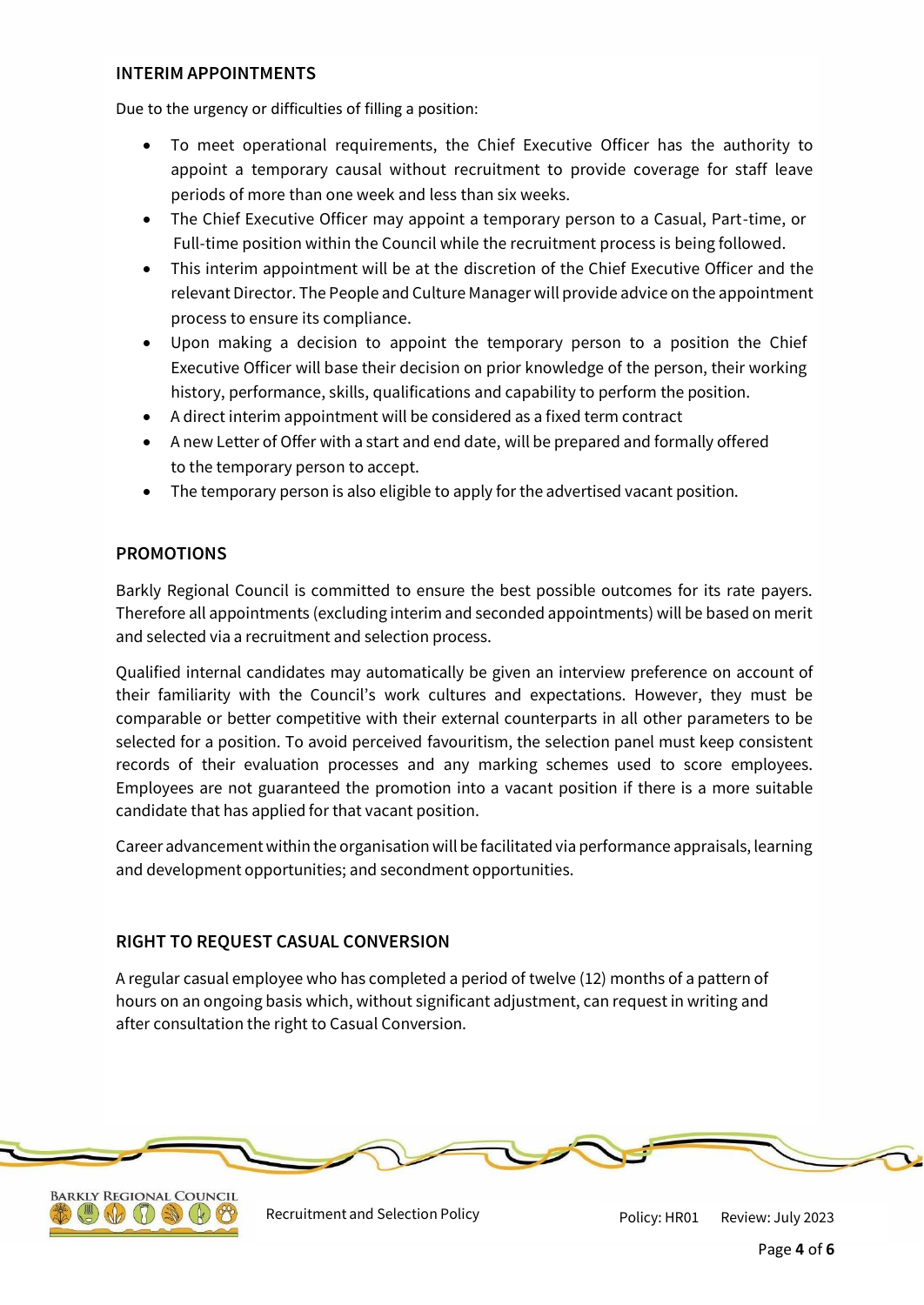# **RESPONSIBILITIES**

# **Area Manager / Department Manager**

- Ensure that they are familiar with all policies and procedures that relate to recruitment and selection; and that they follow them accordingly;
- Ensure that staffing levels for their department are in accordance to the Council's Organisational Chart, appropriately budgeted for and authorised;
- Complete the relevant internal recruitment forms to identify vacant positions and forward the completed forms to their Director for authorisation and to the Human Resources Department for processing;
- Ensure all roles have current Position Descriptions, which specify role requirements and selection criteria. Position Descriptions for vacancies have been reviewed prior to advertising for recruitment.

# **Selection Panel**

- Will receive the appropriate Selection Panel training;
- Will declare a conflict of interest where they are related to an applicant, a close personal friend of an applicant or have anything but a professional relationship with the applicant;
- Treat matters relating to applicants and the recruitment and selection process with a high level of confidentiality;
- Agree to the interview questions relating to the advertised position prior to interviews commencing;
- Ensure all the applicant information is assessed against the work related requirements and used by the panel to determine suitability for the role;
- Retain appropriate documentation about the selection process and outcome;
- Ensure that there is no discrimination to the Candidates in relation to EEO requirements.

# **People and Culture Department**

- A Recruitment and Selection Policy is developed and maintained to support and enhance Barkly Regional Council's objectives and requirements;
- Recruitment and selection guidelines and procedures are developed and maintained;
- Allmanagers are given continuous support andguidance in regards torecruitment and selection issues;
- All recruitment paperwork is kept confidential, and filed in accordance to the relevant Act and Legislation.



Recruitment and Selection Policy **National Accord Policy: HR01** Review: July 2023